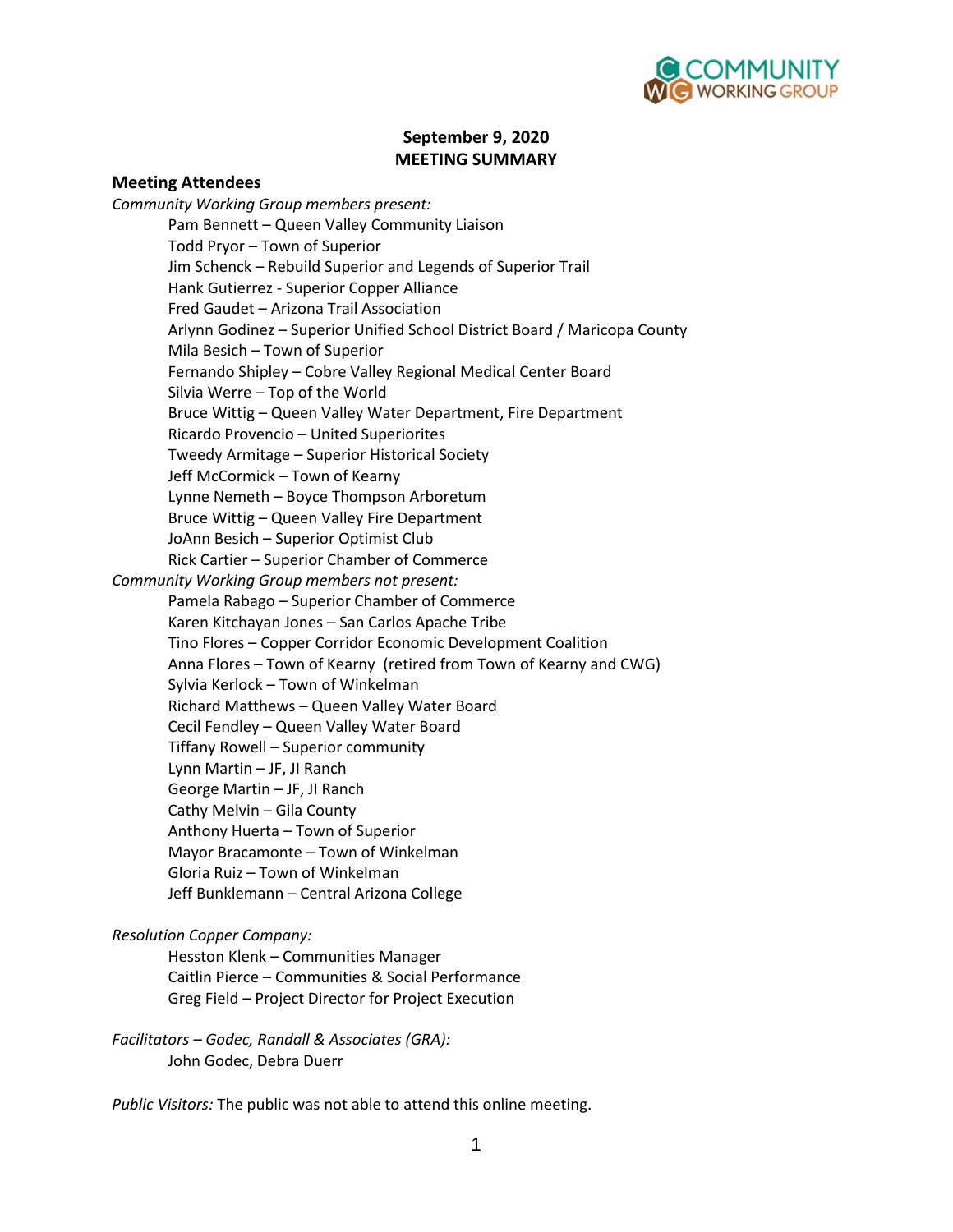

## **Housekeeping**

Lynn Nemeth reported that It's been an exciting week at the Boyce Thompson Arboretum. They rescued a coyote and had 3 snakes – tiger, black, diamondback rattlers. Good news is that the new Wallace Garden will open October 1. There will be tours, limited to 10 people, who must wear masks. There will be "elegant box lunches". It's also been a very busy short week for the town of Superior. Queen Valley Fire Department thanked Resolution Copper for the recent funds supporting their EFC program.

## **Update on #9 Shaft Development**

Greg Field, Resolution Copper

John Godec said the CWG has had questions over time about what's going on with mine development, and Greg Field has been invited to update the group about that. Field introduced himself, saying that he's a mining engineer who joined Resolution 18 months ago and previously worked in Mongolia and other Rio Tinto mines around the world.

On a personal note, Field said that a Resolution employee had a heart attack last week, and he offered sincere thanks to the Superior emergency services personnel who ensured that the man got to the hospital and received immediate care – they saved a life.

Field showed a graphic comparing the old Magma mine and the Resolution deposit, which is much deeper. Shaft #10 was completed in 2015, and they are now rehabilitating the #9 shaft to deepen it; there are 216 feet to go until it breaks into Shaft #10. This will provide two means of egress for people working under ground. All the old mine workings have been completely sealed off. He described how the shaft is dug and protected.

He talked about the underground characterization project, with their partner Cementation. He showed a graphic of geomorphology, geotechnical domains, and faults. Resolution will be doing tests to evaluate the block caving, faults, rock characteristics, etc. Previous work at other mines had shown that the geology wasn't exactly what they expected, and, consequently, the mines need to be redesigned to accommodate these conditions. The characterization involves drilling out from the shafts into the ore body to evaluate the geology under various stresses. Most of these holes will be horizontal to the ore body since they already have many vertical holes. This will include about 15,000 feet of drilling at a depth of about 6,700 feet. He illustrated how the tunnels will fan out from the shafts. In comparing this mine to other deep mines around the world, Field predicts that this one will have similar challenges and characteristics.

He showed a video of the new electric substation that has been installed at the bottom of the shaft; the area is completely dry due to the new drainage system. There are 3 air conditioning chillers and also dust filtering units and fire suppression systems.

Greg said he is very proud of the work the team has done, and he hopes that the CWG will be able to visit the mine when they are able, and Resolution can introduce members to the team.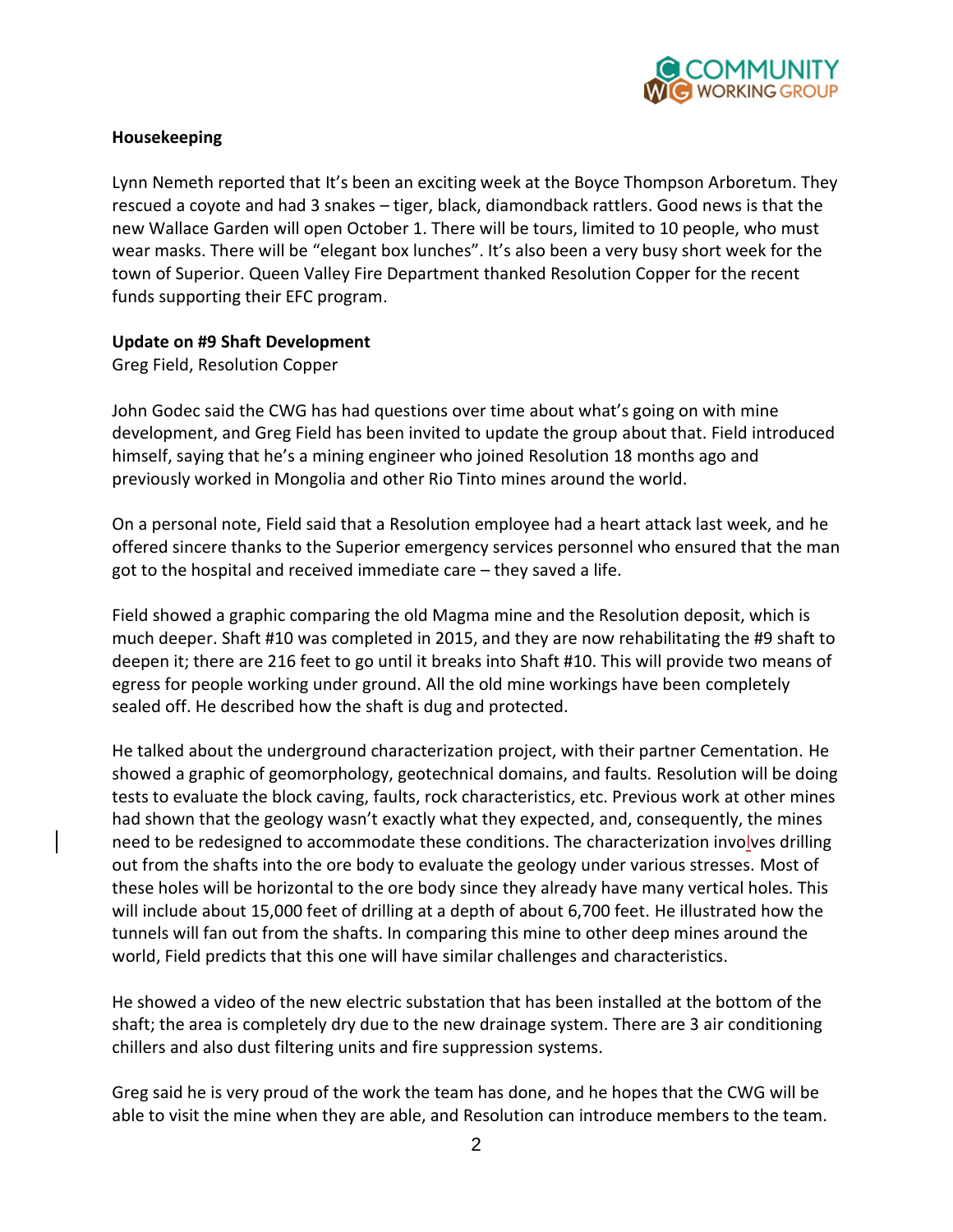

The group was very much in favor of this invitation. Field noted that this is a remarkable ore body, and the need for copper is increasing around the world. In the most hopeful scenario, Resolution may be able to begin mining in 5 years, if all goes well.

CWG members had the following questions and comments:

- Can any of these areas be accessed from #5 or #7 shafts?
	- o No
- Do you expect any complications from the faults? The Magma Mine had problems with faults.
	- $\circ$  There is no evidence to think any of the faults in the new ore body are active or have shown any movement, but they will be evaluated. The drilling has gotten through several faults successfully so far. They should not create any problems for productivity or safety. Resolution has worked with miners who worked at Magma to gain knowledge from them. In the deeper mine the stresses are higher and have greater clamping potential.
- Is there any increase in water coming in at deeper shaft depths?
	- $\circ$  No. they are getting about 12 gallons per minute (gpm) into #9 with a maximum of 25 gpm. The water seems to be dropping off and this is a good thing. It's important to remember that the water balance is still the same with both shafts. They are pumping out 550 gpm. They do expect to hit water in some areas with the characterization.
- When will you be sinking any more shafts?
	- $\circ$  They will be starting on #11 in early 2022. This will be a big 35-foot/11-meter diameter shaft so it will be a large project. The primary reason for this larger size is for better ventilation. There will not be dust because it's so wet.
- Where will #11 be?
	- $\circ$  On a small terrace near the boom gate, near the other shafts. The #9 and #10 shafts are located about 250 yards apart, and it will be 850 yards between them and #11.
- How many shafts will there be in total?
	- o The current thinking is for 3. There may be a chance that one more will be installed for ventilation. This would not occur for many years, if the mine expands in future.
- Will a conveyor be used for transport or will the Never Sweat Tunnel be used?
	- o That is an option. A conveyor can also be installed from the Never Sweat level to the mine, or there could be a conveyor directly from the mine to the processor.
- Will the new dewatering system be at the bottom of #10?
	- o Yes, water will be pumped from the bottom all the way to the Never Sweat level.
- What happens next?
	- $\circ$  The breakthrough of #9 is the key milestone coming up in the near future. This will hopefully occur the first week of October. The next milestone would be to award a contract for surface construction. The underground characterization project is continuing. There will be a new underground workshop in 2021, and Resolution is working toward completing the diminishing pillars by the end of 2022.

## **Recreation User Group Update**

Godec said that the RUG had met this morning. He reminded the group that we had received a letter from Imerys regarding the Castleberry Campground. This was discussed further at the RUG meeting, and Godec shared an email from Tom Hawk that reiterated some of their